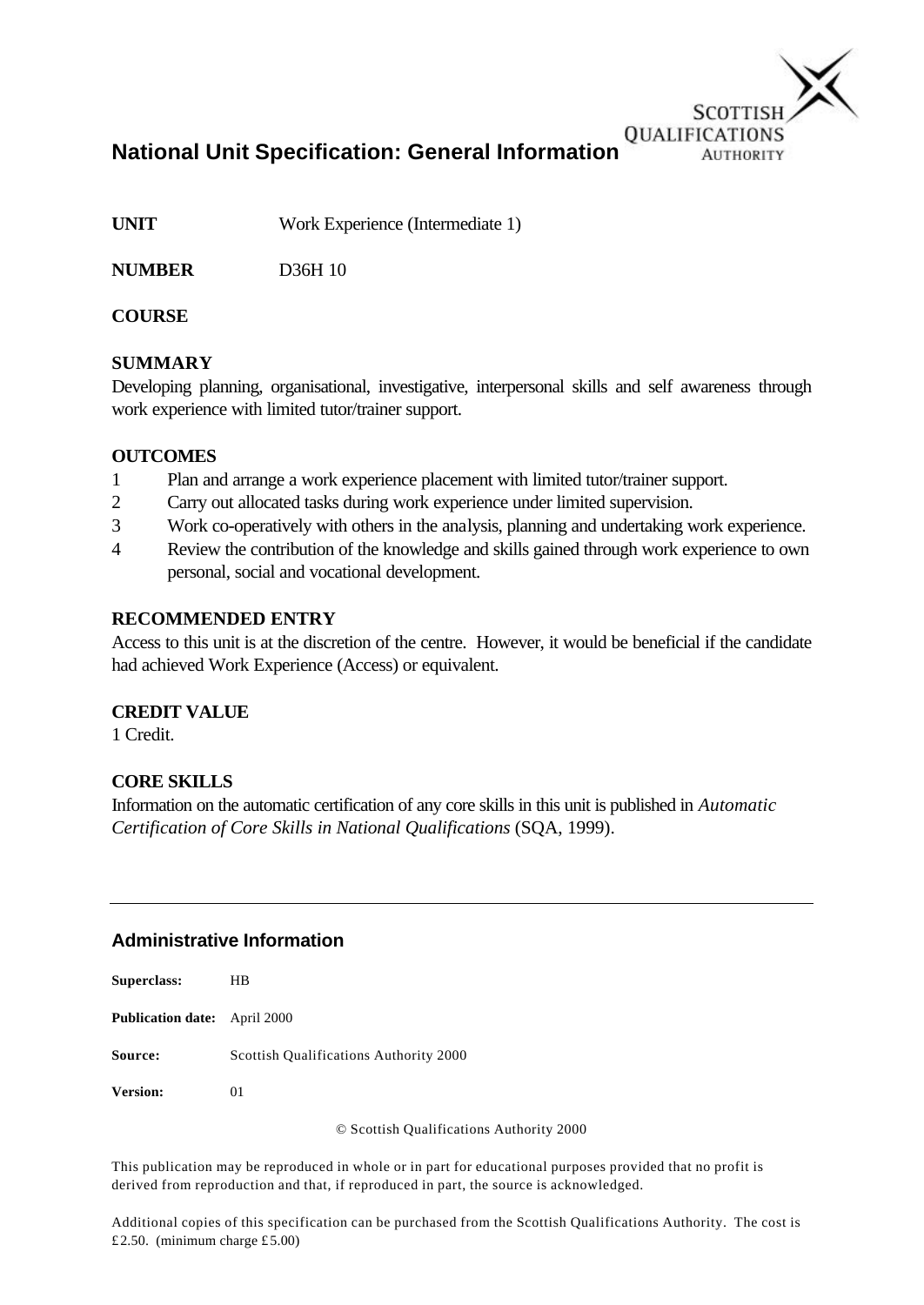# **National unit specification: statement of standards**

**UNIT** Work Experience (Intermediate 1)

Acceptable performance in this unit will be the satisfactory achievement of the standards set out in this part of the unit specification. All sections of the statement of standards are mandatory and cannot be altered without reference to the Scottish Qualifications Authority.

## **OUTCOME 1**

Plan and arrange a work experience placement with limited tutor/trainer support.

#### **Performance Criteria**

- a) An initial self-assessment clearly identifies qualities and skills and realistic personal goals are set.
- b) A limited range of sources of information is used effectively to aid planning of a work placement.
- c) A work placement is chosen which matches own qualities, skills and goals.
- d) Taking account of own and others' strengths, a step-by-step application process for the work experience placement is devised and implemented.
- e) Required preparations for the work experience are accurate in terms of gathering essential information.
- f) Resources required to plan and implement the work experience are obtained.
- g) Arrangements are confirmed clearly and accurately.

#### **Note on range for the outcome**

Essential information: dates; working hours; initial contact; location.

## **Evidence Requirements**

PC (a) An initial self assessment.

PCs (b)-(g) Written and/or oral evidence for one work experience placement.

## **OUTCOME 2**

Carry out allocated tasks during work experience under limited supervision.

## **Performance Criteria**

- a) Opportunities to practise vocational skills under supervision are negotiated effectively and in accordance with results of initial self assessment.
- b) Allocated tasks are planned and carried out under limited supervision and to a standard agreed with the tutor/trainer.
- c) Placement requirements are complied with at all times.
- d) Health, safety and hygiene requirements are observed at all times.
- e) The ability to deal with unexpected situations is demonstrated effectively.

#### **Note on range for the outcome**

Placement requirements: times of attendance; appropriate dress; rules on use of equipment.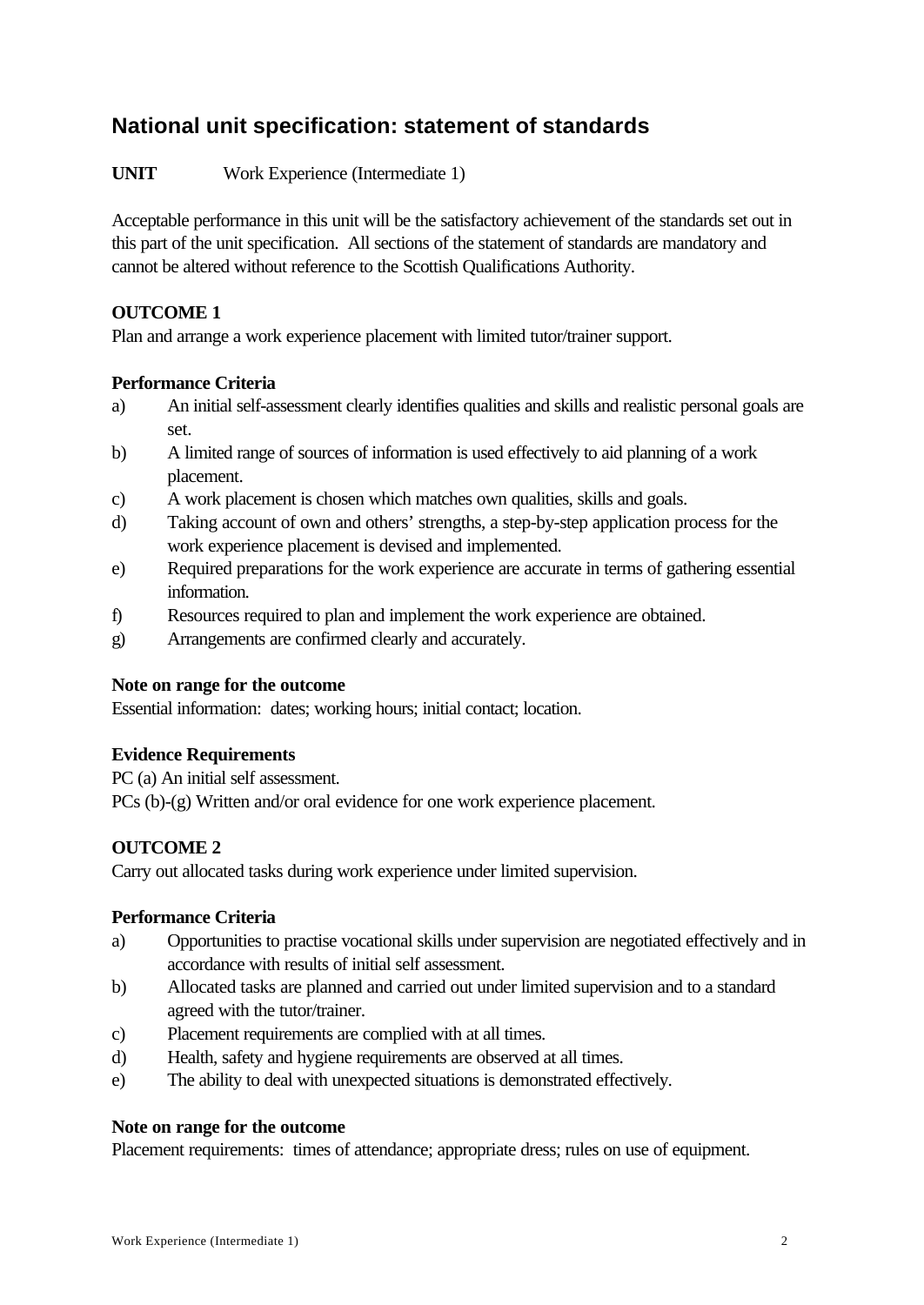# **National unit specification: statement of standards (cont)**

**UNIT** Work Experience (Intermediate 1)

## **Evidence Requirements**

PCs (a)-(e) Performance evidence for one work experience placement. Written and/or oral evidence which supports the performance evidence.

## **OUTCOME 3**

Work co-operatively with others in the analysis, planning and undertaking work experience.

## **Performance Criteria**

- a) Work practices are observed attentively and questions asked are relevant.
- b) Instructions are listened to attentively and accepted in a positive manner.
- c) Advice, assistance and opinions of others are sought when required.
- d) Ideas, information and judgements volunteered are relevant, accurate and sensible.
- e) Working relationships formed are cooperative in nature.
- f) Behaviour is modified appropriately to meet the needs of different situations.

#### **Evidence Requirements**

PCs (a)-(f) Performance evidence which meets all the performance criteria for one work experience placement.

## **OUTCOME 4**

Review the contribution of the knowledge and skills gained through work experience to own personal, social and vocational development.

## **Performance Criteria**

- a) The initial self-assessment is re-examined in terms of strengths and weaknesses and progress towards defined goals is reviewed effectively.
- b) The placement supervisor's report is reviewed and commented upon critically and is justified.
- c) Feelings and reactions to the work experience are expressed clearly.
- d) Strengths and weaknesses within the original application process are clearly identified and suggestions for improvement of the process made.
- e) The value of the learning gained is reviewed in relation to future personal, social and vocational goals.

## **Evidence Requirements**

PC (a) An updated self assessment.

PCs (b)-(e) Written and/or oral evidence for one work experience placement.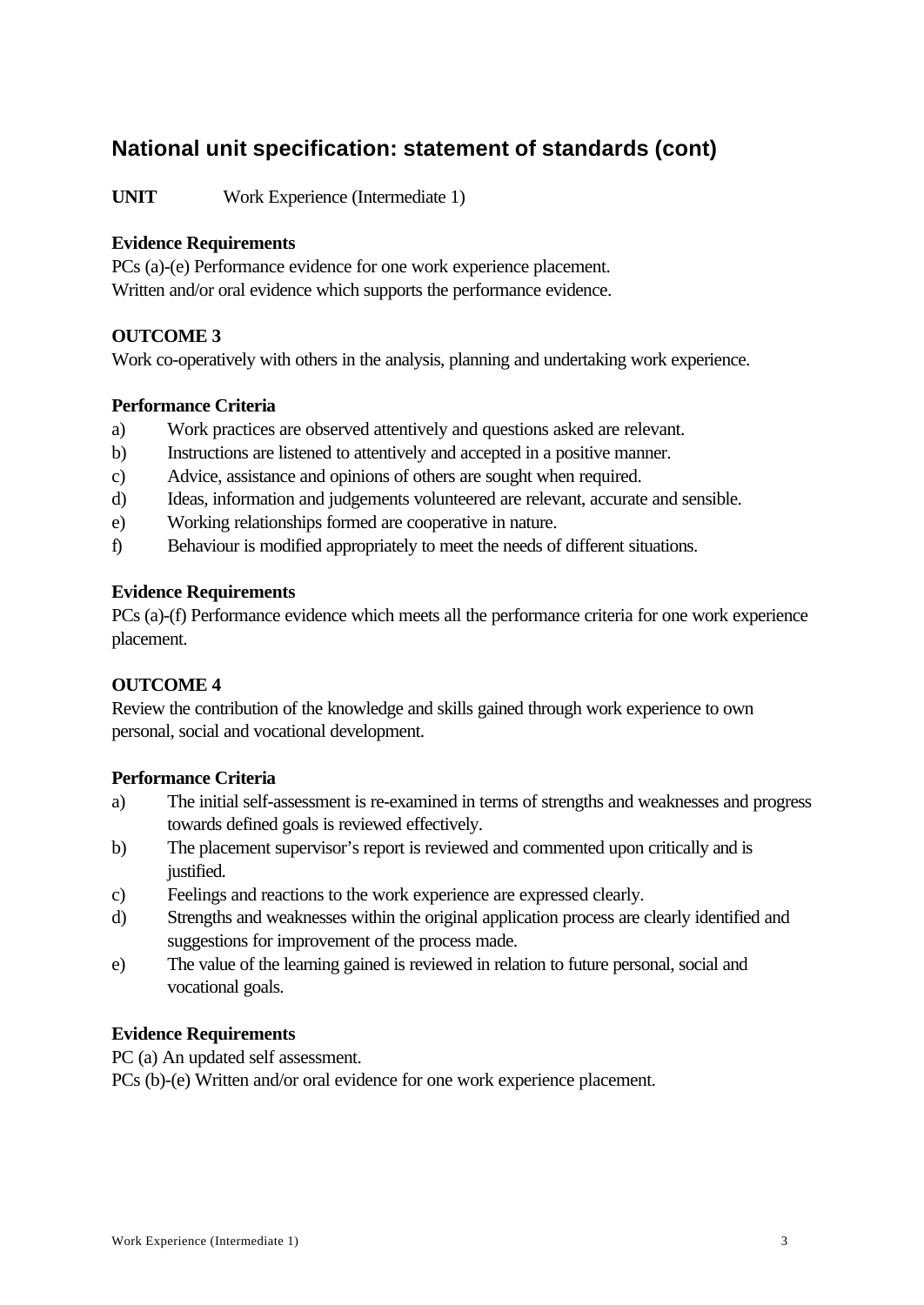# **National unit specification: support notes**

## **UNIT** Work Experience (Intermediate 1)

This part of the unit specification is offered as guidance. None of the sections of the support notes is mandatory.

### **GUIDANCE ON CONTENT AND CONTEXT**

Candidates should be encouraged to appreciate that the unit is not primarily concerned with factual knowledge or specific work skills, but rather with the development of more general skills and qualities. This involves candidates in:

- identifying their interests and capabilities;
- finding out about work routines and conventions;
- exploring working with others;
- planning and organising;
- finding out about organisational structure, processes and equipment of placements.

Corresponding to Outcomes 1-4:

1. In this unit candidates take most of the responsibility for planning and organising the work placement although tutor/trainer support is still important. Tutors/trainers should ensure that candidates are not unduly influenced, for example, by prejudices about employment eg 'male' or 'female' jobs. Tutors/trainers should encourage candidates to identify general vocational interests such as indoor/outdoor, manual/office, production/service etc. Although tutor/trainer support is limited, tutors/trainers must ensure that adequate provision is made for the candidate's health, safety and welfare.

Planning may involve contact with potential placements (by visit, letter or telephone). An extensive range of resources will be provided including more specific vocational information. Placement will be selected and planned on the basis of particular vocational interests and the candidate's qualifications and aptitudes.

2. The contexts for work experience are wide ranging. The tutor/trainer should be clear about the nature of the experience which the placement will offer the candidate. Placement supervisors will often be able to increase the education or skill content of the work experience if approached tactfully. Placement supervisors must be fully briefed about the purposes of the placement activity.

Candidates must take responsibility for initiating requests for help and advice and for information which ensures that they understand clearly the tasks which are to be performed, the times and conditions of attendance, the appropriate dress and safe operation of equipment, health, safety and hygiene requirements. Appropriate guidelines on safety, insurance and other constraints must be observed.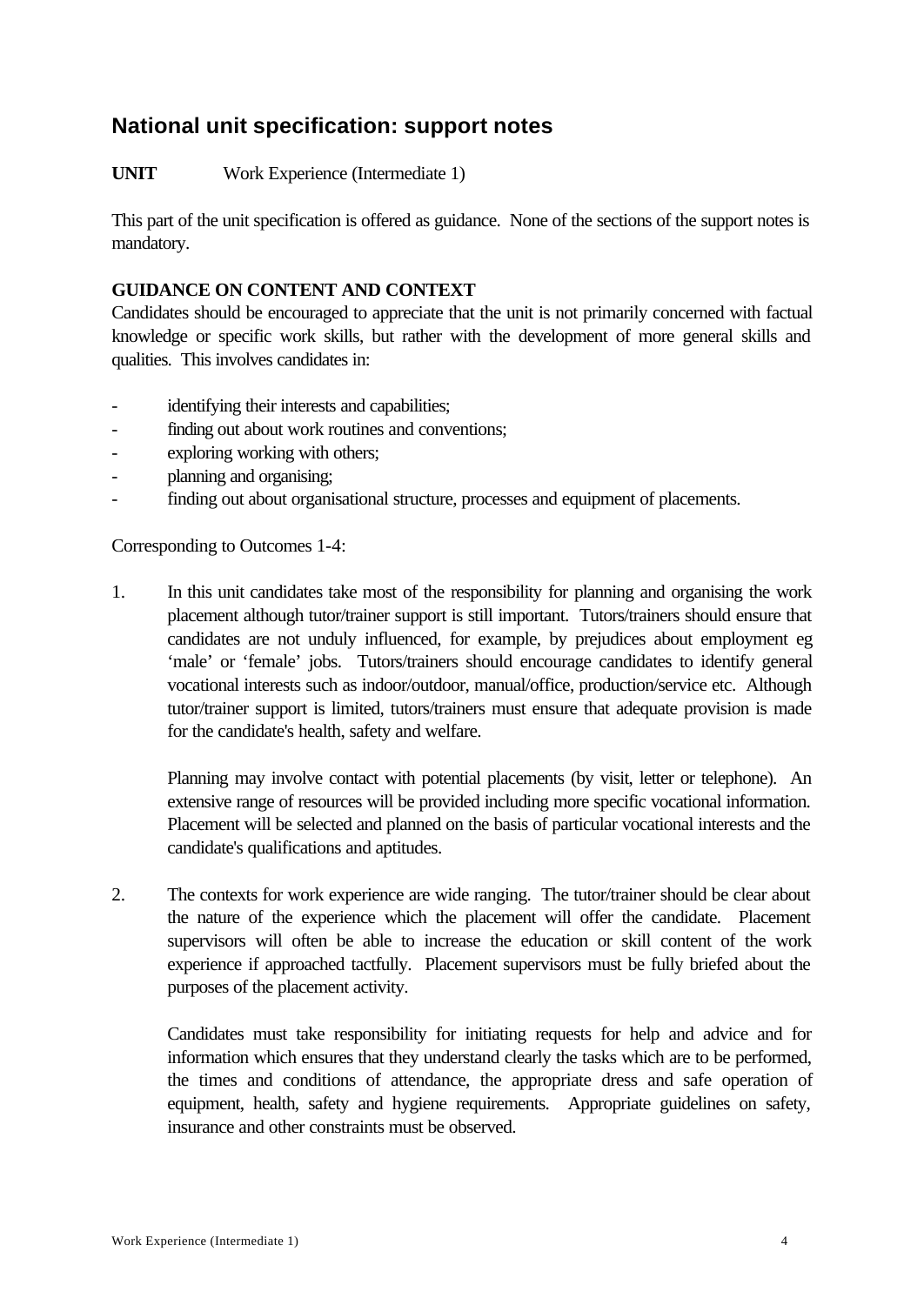# **National unit specification: support notes (cont)**

## **UNIT** Work Experience (Intermediate 1)

Placement experience should be a minimum of 24 hours duration taking place in one or more locations.

- 3 Candidates are required to actively form co-operative working relationships and not just to respond to the initiative of others, to seek help and advice when necessary but not to rely on the tutor/trainer or the workplace supervisor extensively in matters which are routine and already known to the candidate. The candidate should listen and observe attentively, asking relevant questions for clarification when required. Tutors/trainers should provide opportunities for candidates to volunteer ideas, information and judgements.
- 4 During and after the work placement each candidate should review the experience in order to reassess personal strengths and weaknesses and to express personal feelings and reactions towards both the work experience itself and to the knowledge and skills gained during it. The interview provides an opportunity for the candidate to respond to the report of the workplace supervisor. Candidates should review the value of the learning experience to their own personal, social and vocational development, in particular to future plans for work, education or training.

#### **GUIDANCE ON TEACHING AND LEARNING APPROACHES**

A placement register with a wide range of work and skills contexts is necessary. Supervisors are often willing to adapt placements to the needs of candidates. Although setting up the placement register initially is time consuming, less time is required to maintain the network once established.

It is expected that in the course of the unit each candidate will compile a folder of assessment evidence containing self-assessment sheets, a planning sheet for the work experience, log sheets which record the activities undertaken by the candidates during the work placement and a final review sheet with reflections on the work experience and its relevance to personal, social and vocational development.

Corresponding to Outcomes 1-4:

1. Induction to the unit including explanation of its key features and establishing working relationships.

Involving candidates in decision making is valuable for personal development as well as being a powerful motivating factor. In this unit candidates should be given a high degree of tutor/trainer support but this should not preclude negotiation on selection of placement and methods of making arrangements.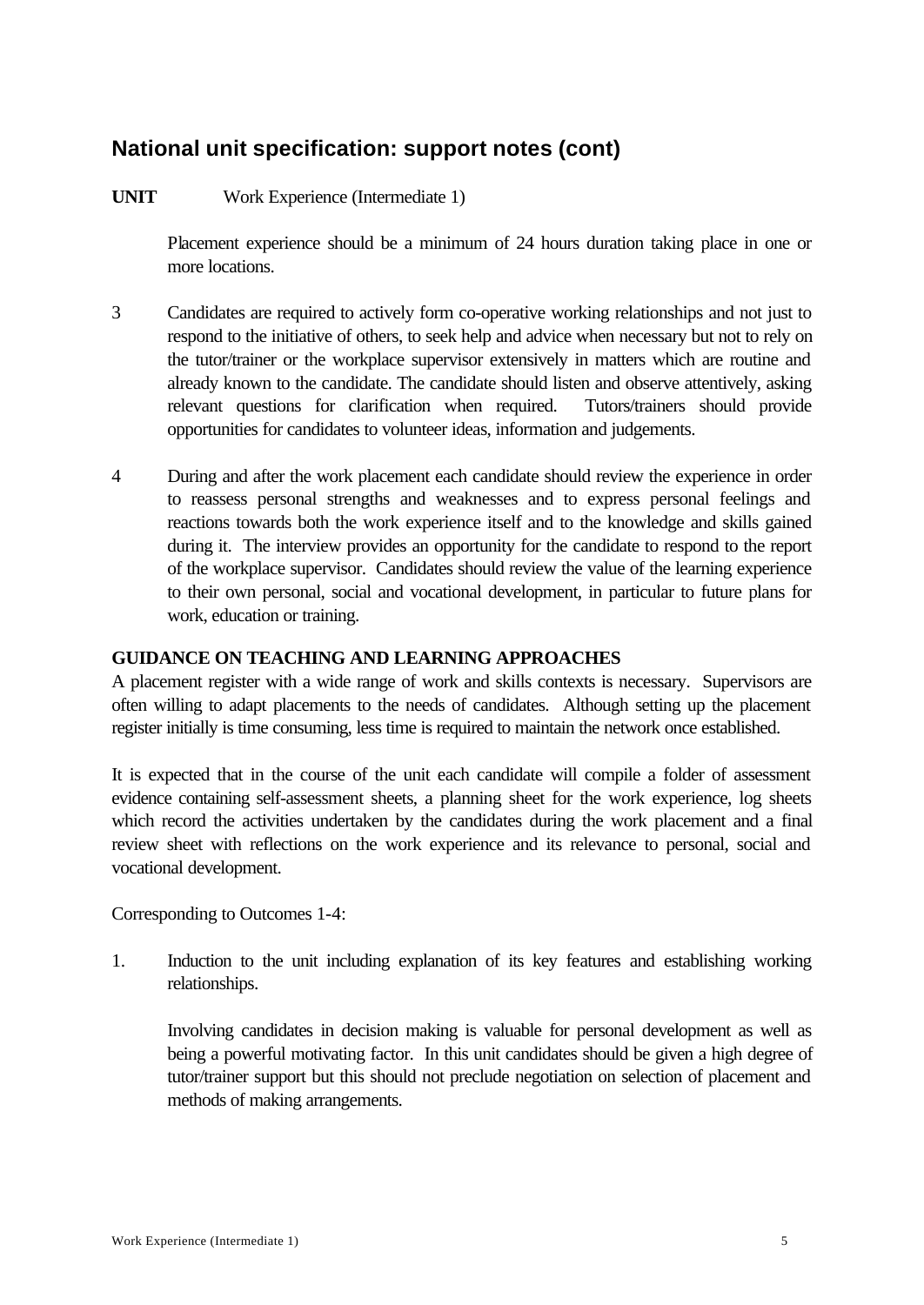# **National unit specification: support notes (cont)**

## **UNIT** Work Experience (Intermediate 1)

Individual and group exercises to enable candidates to assess their own capabilities, skills and interests in relation to work should be carried out. Instruction on current health and safety at work legislation, appropriateness of dress, behaviour etc. should all be considered prior to the commencement of the work placement.

Choice of work placement should be made after consideration of print materials, videos, experiences of group members, visits to work places, speakers etc.

Communication skills can be integrated into this phase of the unit through letter writing, telephoning, interviewing, composition of curriculum vitae etc. Thus the candidate may learn how to operate effectively in formal situations. Equally as important are informal networks making and using contacts, having the courage to ask, learning the work culture, tapping possible sources of information such as friends and family. Tutors/trainers may exploit such aspects by allowing candidates to brief and debrief one another in small groups.

Role play, case studies and videos may be used to prepare candidates for the type of activities in which they may be involved and to help them decide on appropriate use of skills and behaviours in a variety of situations.

2 Candidates should record experiences as they occur in log sheets/work diary and should be encouraged to monitor their own progress. The work supervisor should produce a short report to agreed specifications to record the candidate's performance and progress in the workplace. This report should cover not only vocational skills but also interpersonal skills and growth. Tutors/trainers should be careful to highlight the requirements of Outcome 3 and to emphasise the need for candidates to record their experiences in these areas.

The tutor/trainer should visit the candidate during the work placement and assess the situation. In many areas of work experience the tutor's/trainer's knowledge may not exceed that of the candidate. It is important to recognise this limitation and for the tutor/trainer to play a supportive role.

3 All learning activities should be designed to develop personal and social development skills. Initially the role of the tutor/trainer is to offer support and guidance to the candidates. However candidates must have the opportunity to do things for themselves, to make choices and decisions, to ask for assistance from the tutor/trainer and others when this is felt to be necessary, to interact with others and to try out new activities and new roles in a climate which feels safe.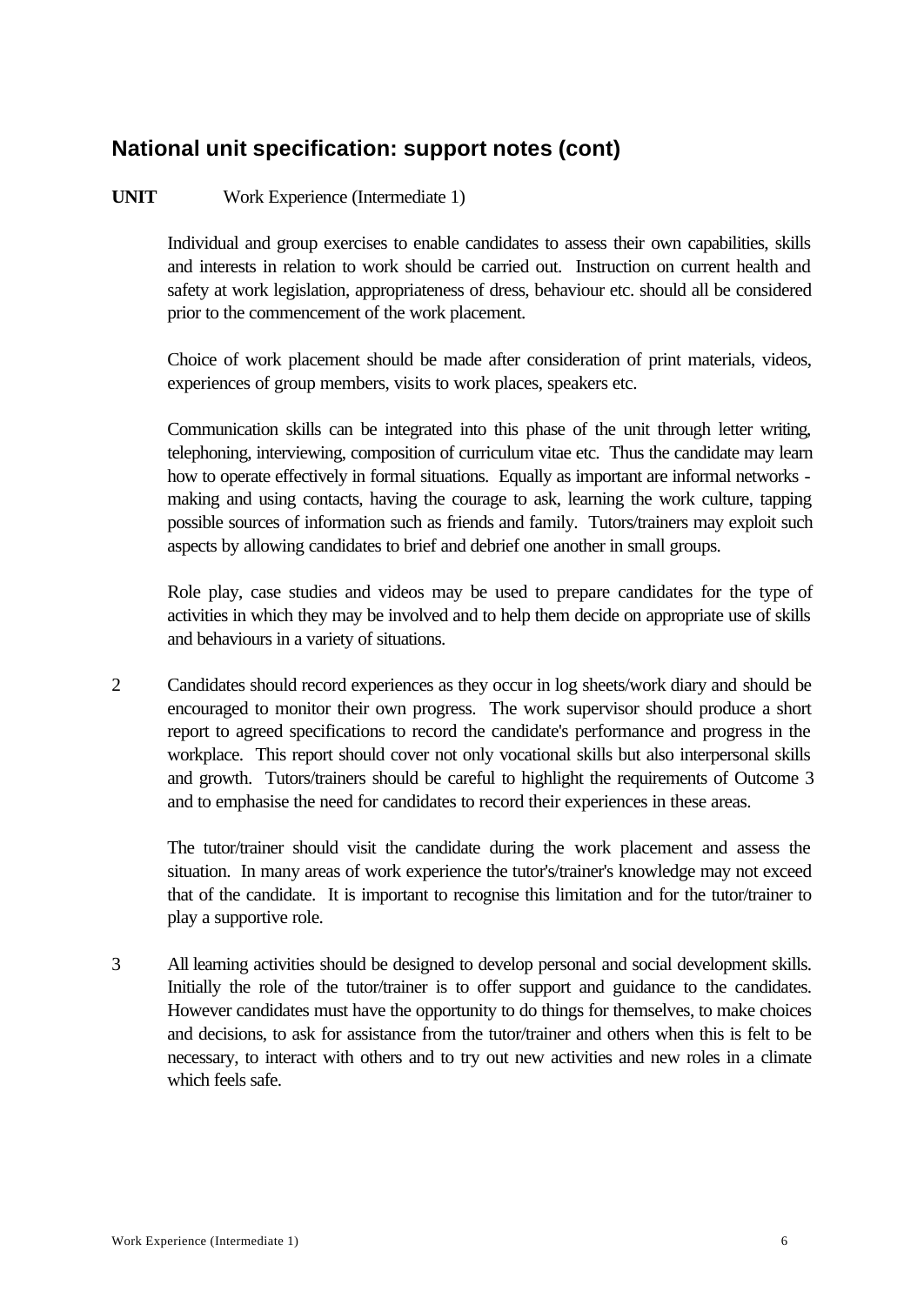# **National unit specification: support notes (cont)**

## **UNIT** Work Experience (Intermediate 1)

The work placement will be a new environment for many candidates and preparation for the placement should recognise this so that candidates are thoroughly prepared before commencing the placement.

4 In a short interview with each individual the tutor/trainer will discuss the activities undertaken throughout the unit and the feelings of the candidates towards these. Tutors/trainers should not prompt performance but should create an atmosphere and framework within which candidates are encouraged to speak openly about their progress towards the defined goals, their feelings and reactions in relation to the tasks undertaken and the contribution which the learning activities have made towards their personal and social development.

#### **GUIDANCE ON APPROACHES TO ASSESSMENT**

During the unit the candidate is required to contribute to the planning and to complete a work experience placement during which he or she should assemble a folder of assessment evidence in relation to outcomes. Personal interviews are central to the assessment and will be used to explore the candidate's experiences in the work placement in relation to the stated performance criteria.

The tutor/trainer may conduct personal interviews with individual candidates or with groups, as appropriate. The interviews will take place on an ongoing basis throughout the unit and should draw on relevant evidence from the candidate's assessment folder.

Centres may use the Instruments of Assessment which are considered by tutors/trainers to be the most appropriate. Examples of Instruments of Assessment which could be used are as follows:

Corresponding to Outcomes 1-4:

- 1. Personal interview drawing on evidence from planning and self-assessment sheets.
- 2. Personal interview drawing on evidence from planning sheet, log sheets and reports from the workplace supervisor and from the tutor/trainer.
- 3. Personal interview drawing on evidence from log sheets and report from the workplace supervisor and the tutor/trainer.
- 4. Personal interview using review sheet.